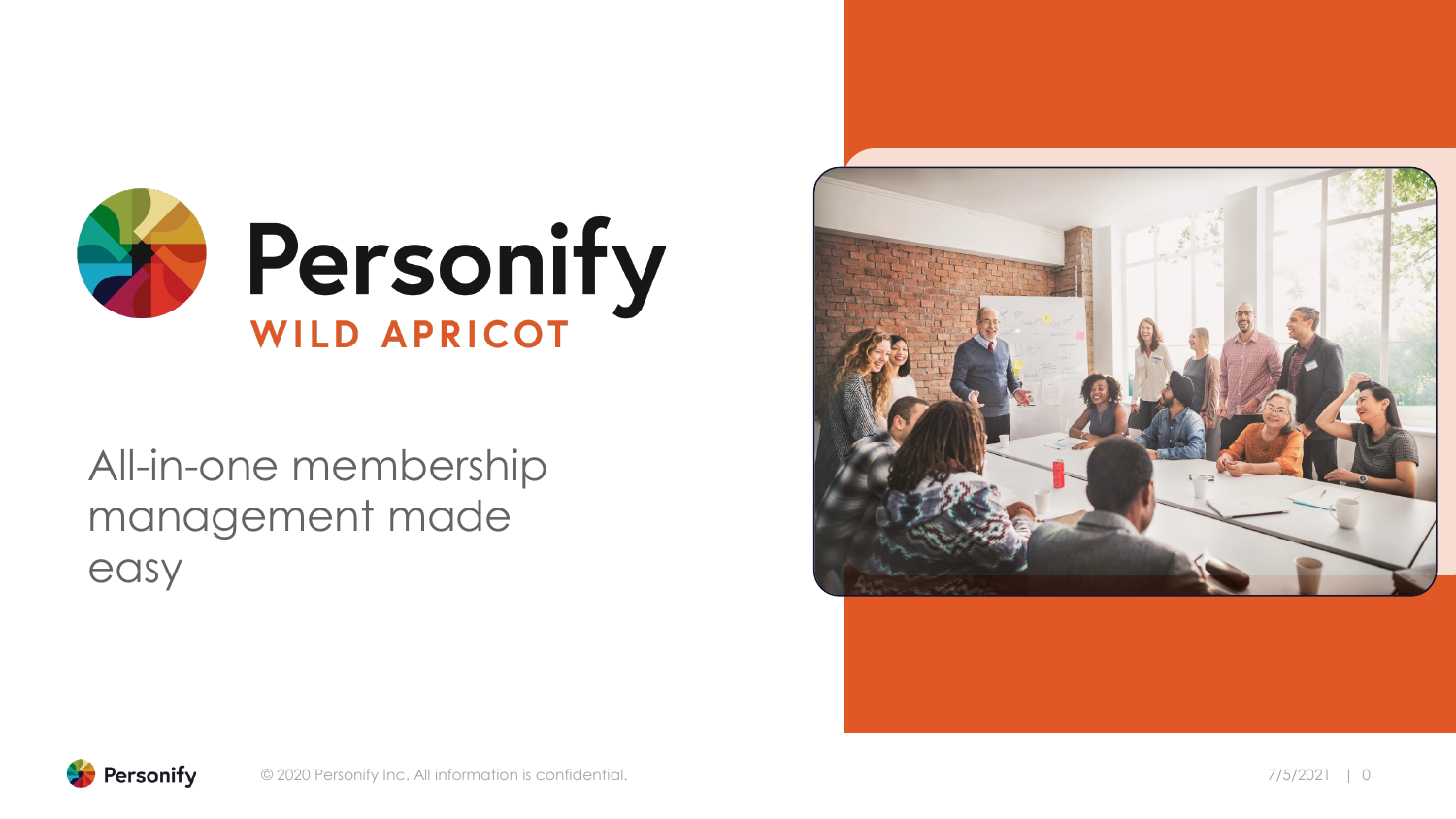# What is Wild Apricot? Wild Apricot is an all-in-one membership<br>management software for small association

management software for small associations, clubs and non-profits.

#### **A bit about us:**







Trusted by over 25,000 organizations

Our software is cloudbased, so it's accessible by board, staff, and volunteers anywhere with an internet connection

We support you with comprehensive online training and free technical support via email, telephone or online chat

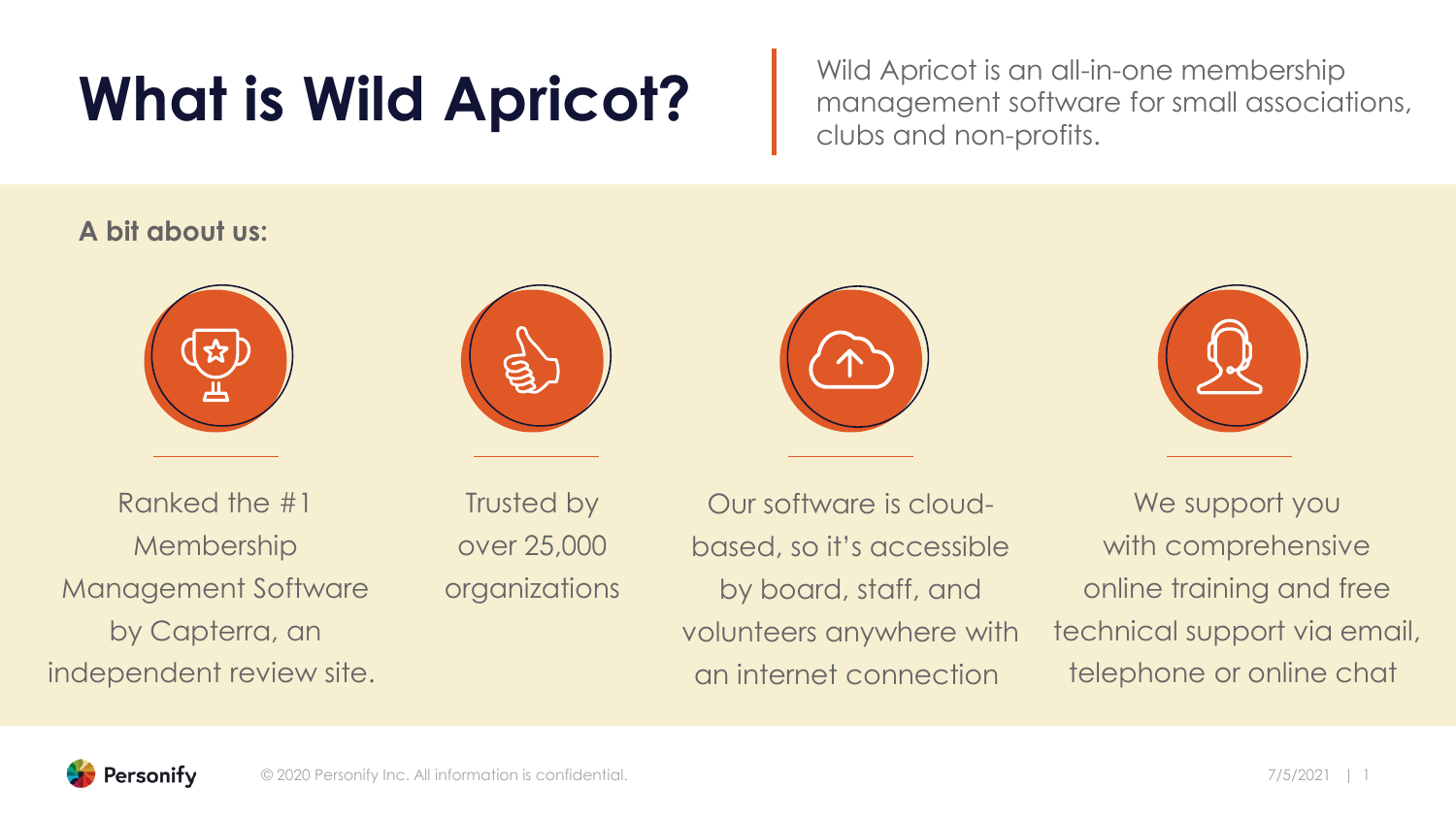## **In this presentation, we'll cover:**

- 01 What is MMS?
- 02 Why switch?
- 03 How Wild Apricot can help you
- 04 Support and education
- 05 How much does it cost?
- 06 What customers think about Wild Apricot

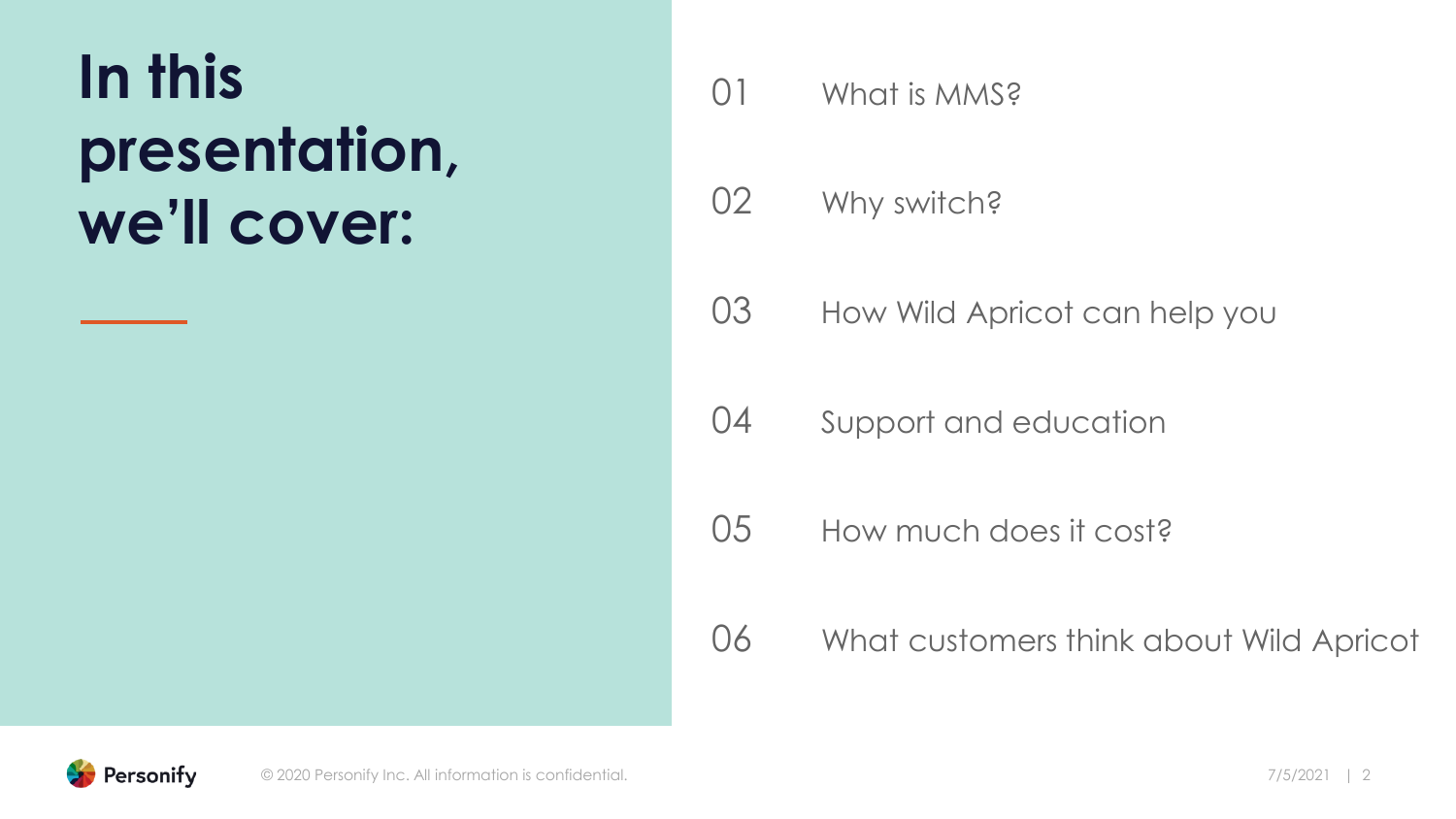# **What is Membership Management Software (MMS)?**



MMS is a cloud-based tool designed to automate 90% of the administrative tasks of membership organizations.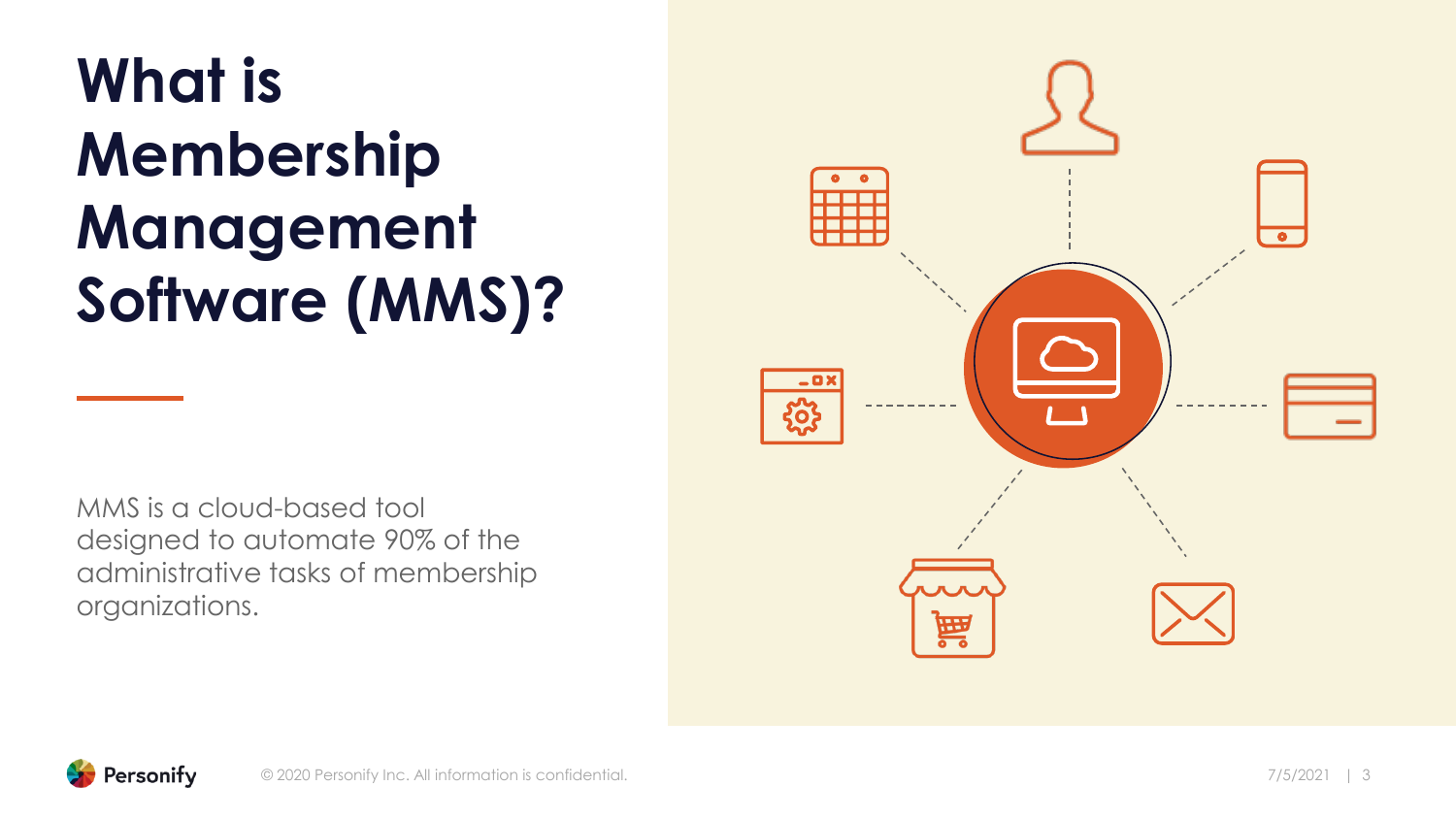# **Why use MMS?**

The right MMS can save your staff and board members 20+ hours of admin work every week, so you have more time to focus on providing value for your members and growing your organization.

Many organizations see these improvements (and more) when they start using MMS to simplify their processes:



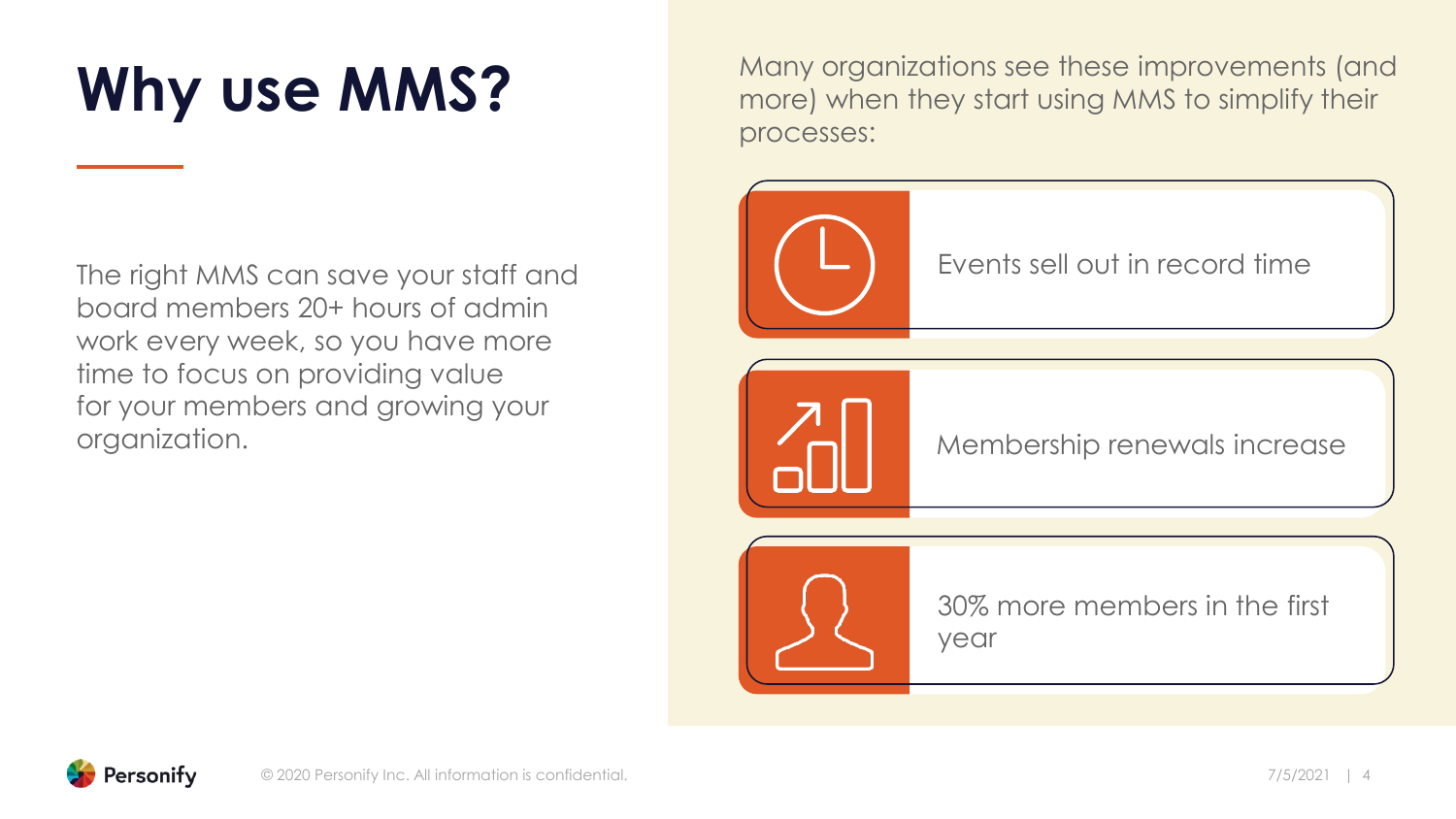### **Why switch to Wild Apricot?**



You'll get more features

Unlike many other MMS providers, with Wild Apricot you get:

- All features included as standard with every plan
	- Regular improvements and upgrades to the software
- Unlimited technical support for free

Save up to 75% each year with our simple pricing structure.

You'll save money

3

#### Switching is hassle-free

You can open your Wild Apricot account right away and upload your contacts in the same afternoon.

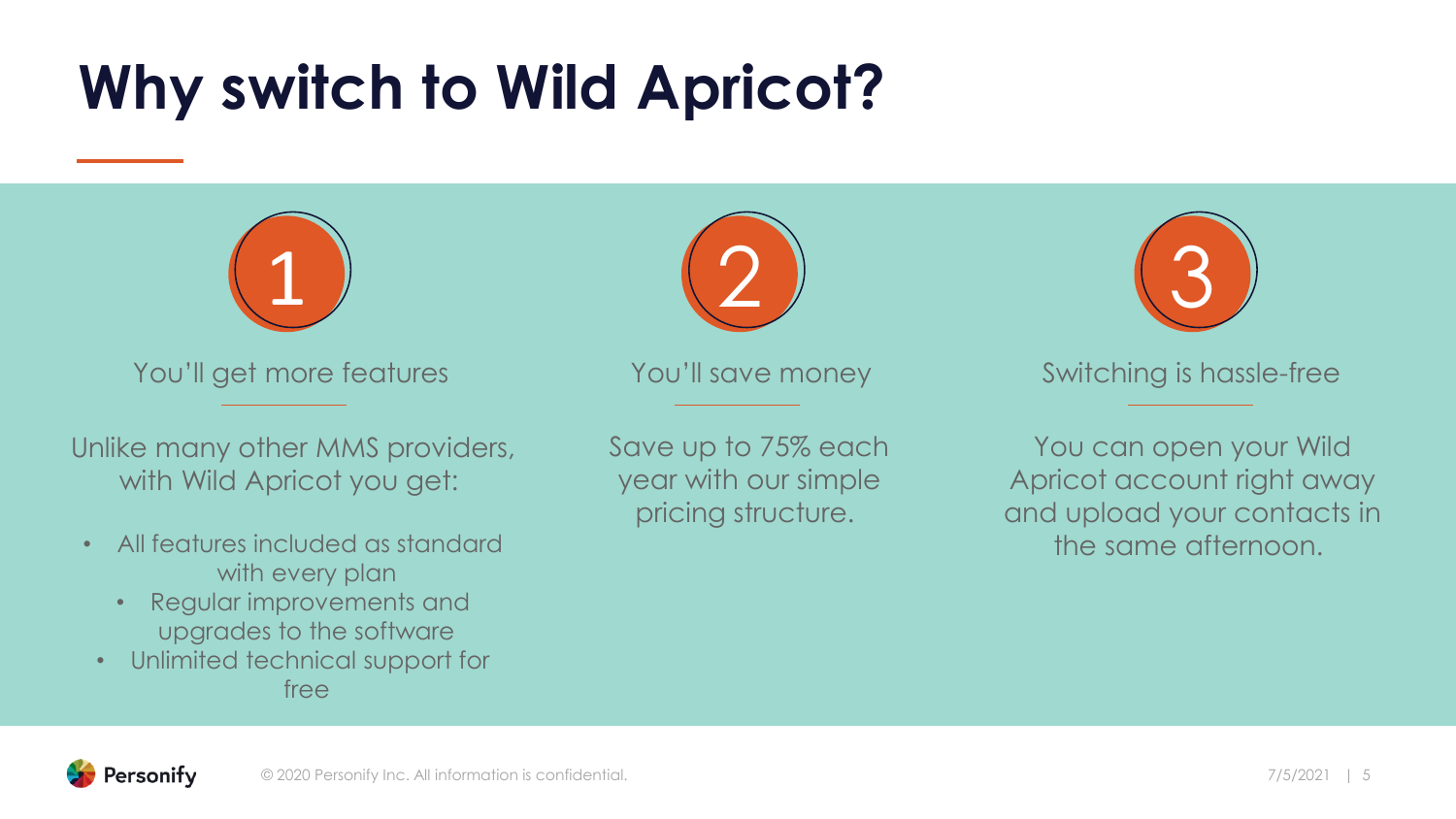# **How Wild Apricot can help you**

#### **With Wild Apricot, you can:**





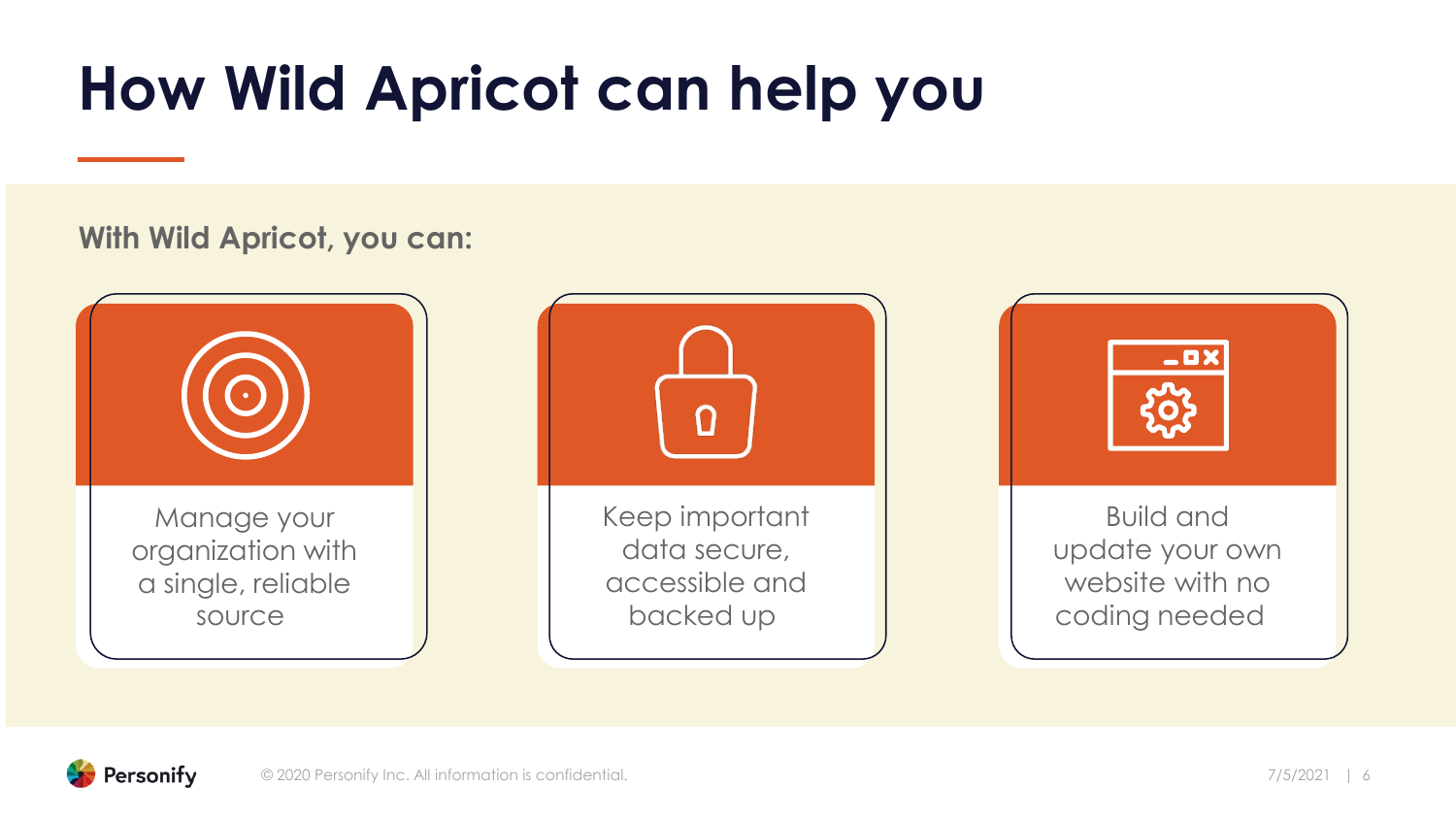### **How Wild Apricot can help you**



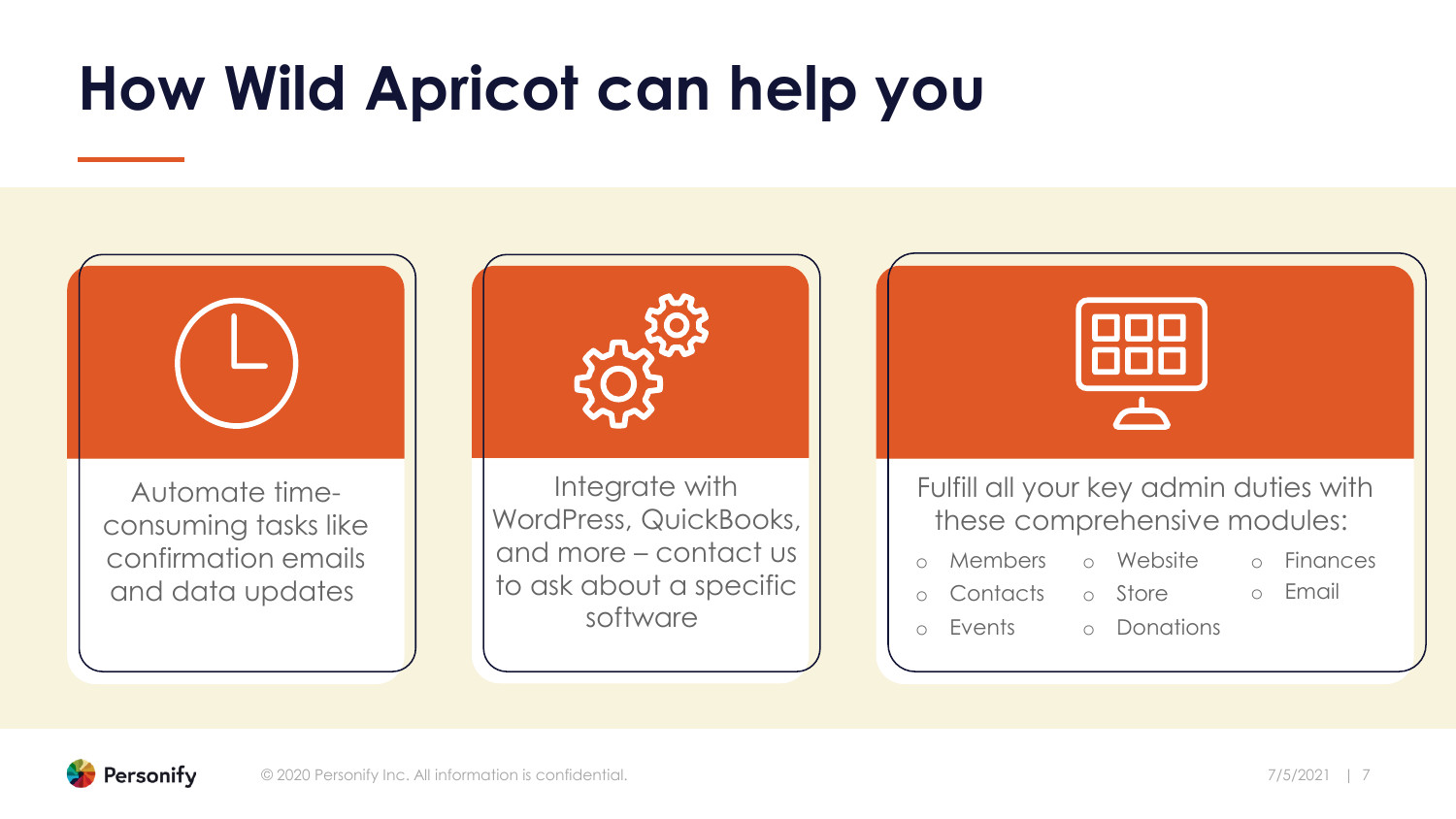### **Manage members**

Ditch the spreadsheets and attract, renew and organize members with powerful membership management tools.



View and update your membership database securely online



Search records and view full member history



Automate membership applications, renewals and payments



Create unlimited membership levels and groups

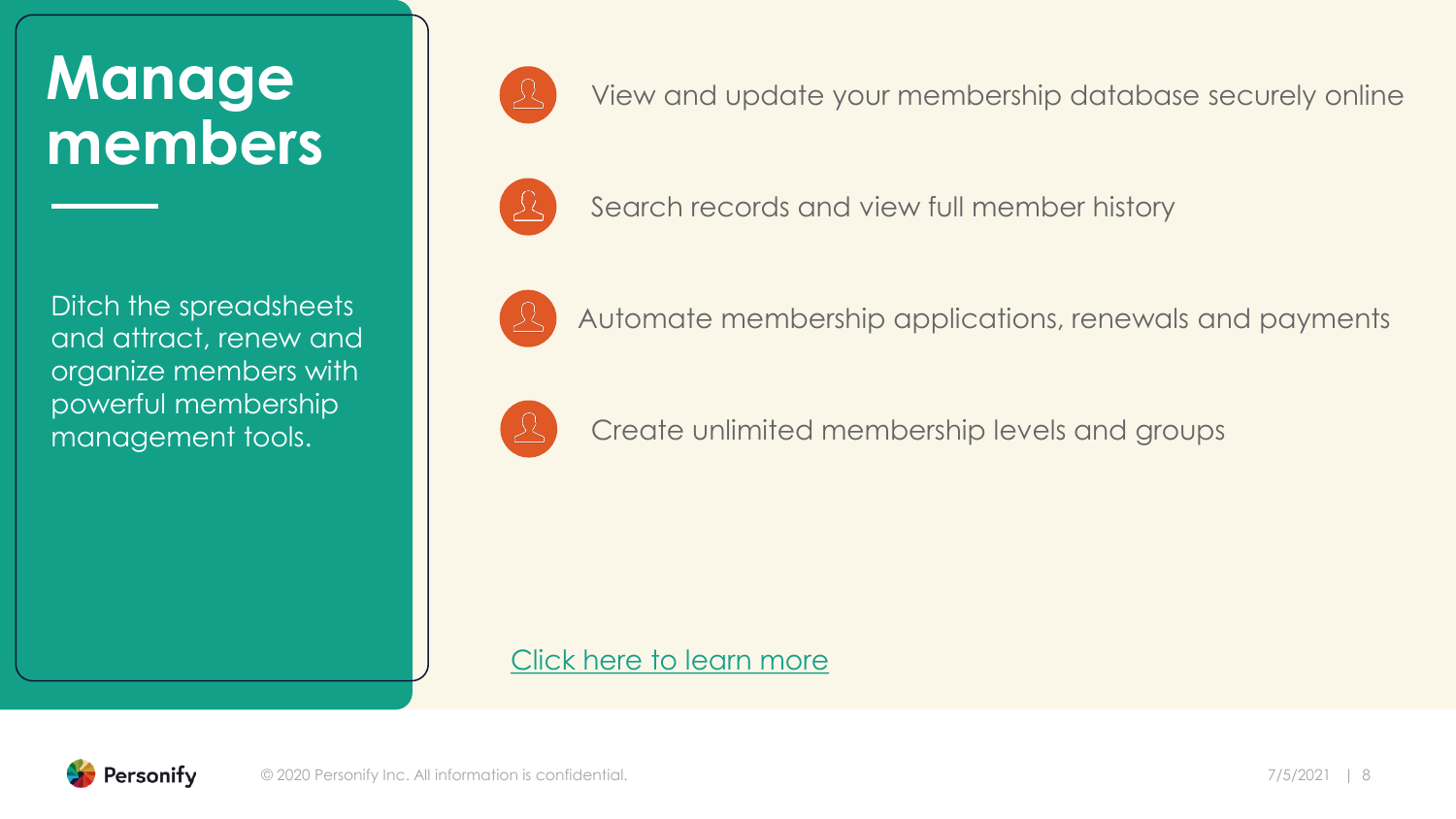### **Create a website**

No need to outsource your website work – you can build and manage your own mobilefriendly website without being a techie.



Build a professional-looking website using predesigned templates



Create and update web pages without needing to know coding



Or get technical and fully customize your site with CSS



Alternatively, embed interactive Wild Apricot widgets into your existing website

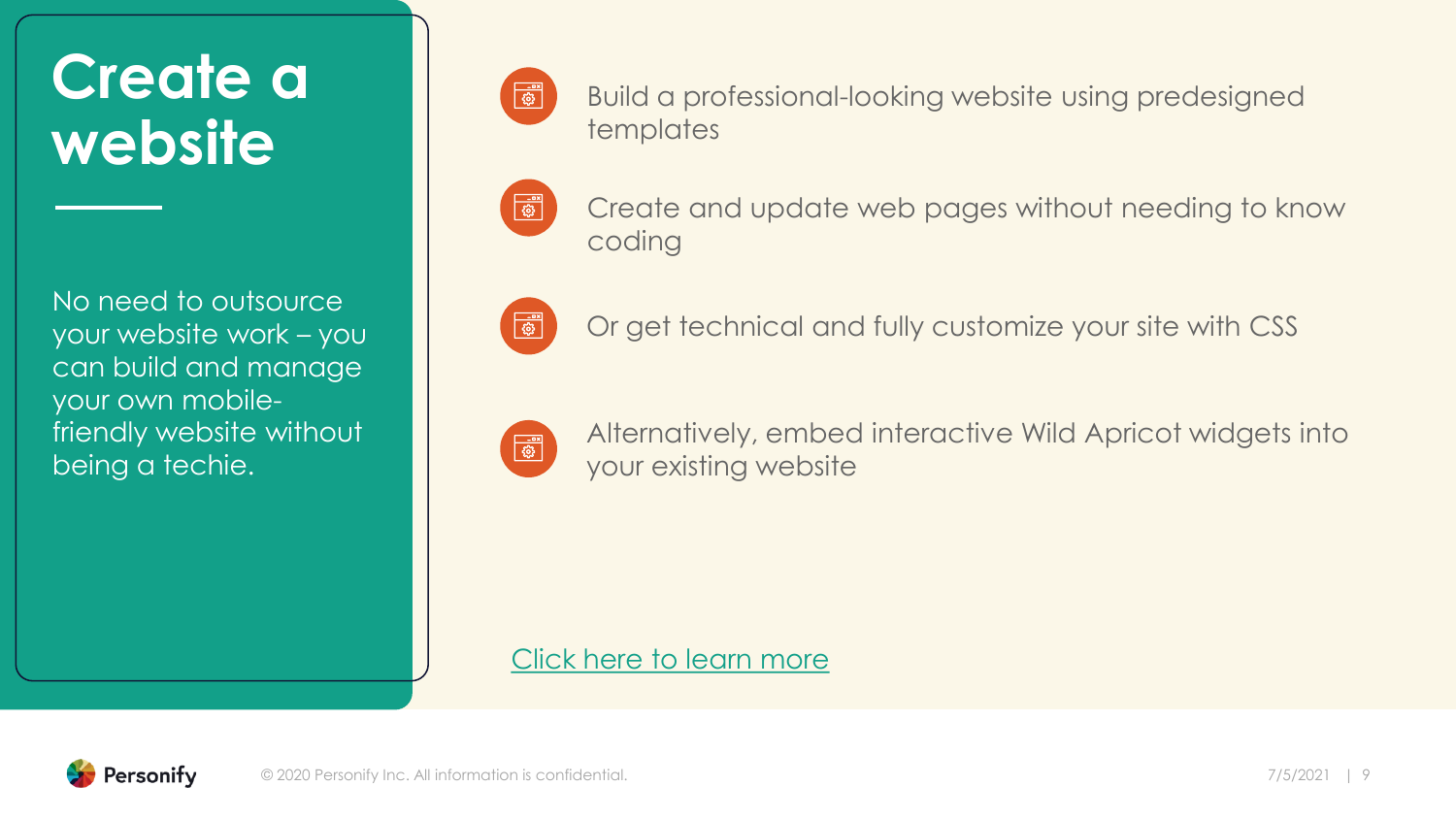### **Run events**

Take the hassle out of organizing and promoting events, with online registration and automated messaging.



Share an automatically updated events calendar on your website



Simplify signing up with online registration and payment



Customize your registration options, including early bird discounts and special member pricing



Automatically send out event announcements and reminders to your contacts



Manage registrations and check-in on the spot with the mobile app

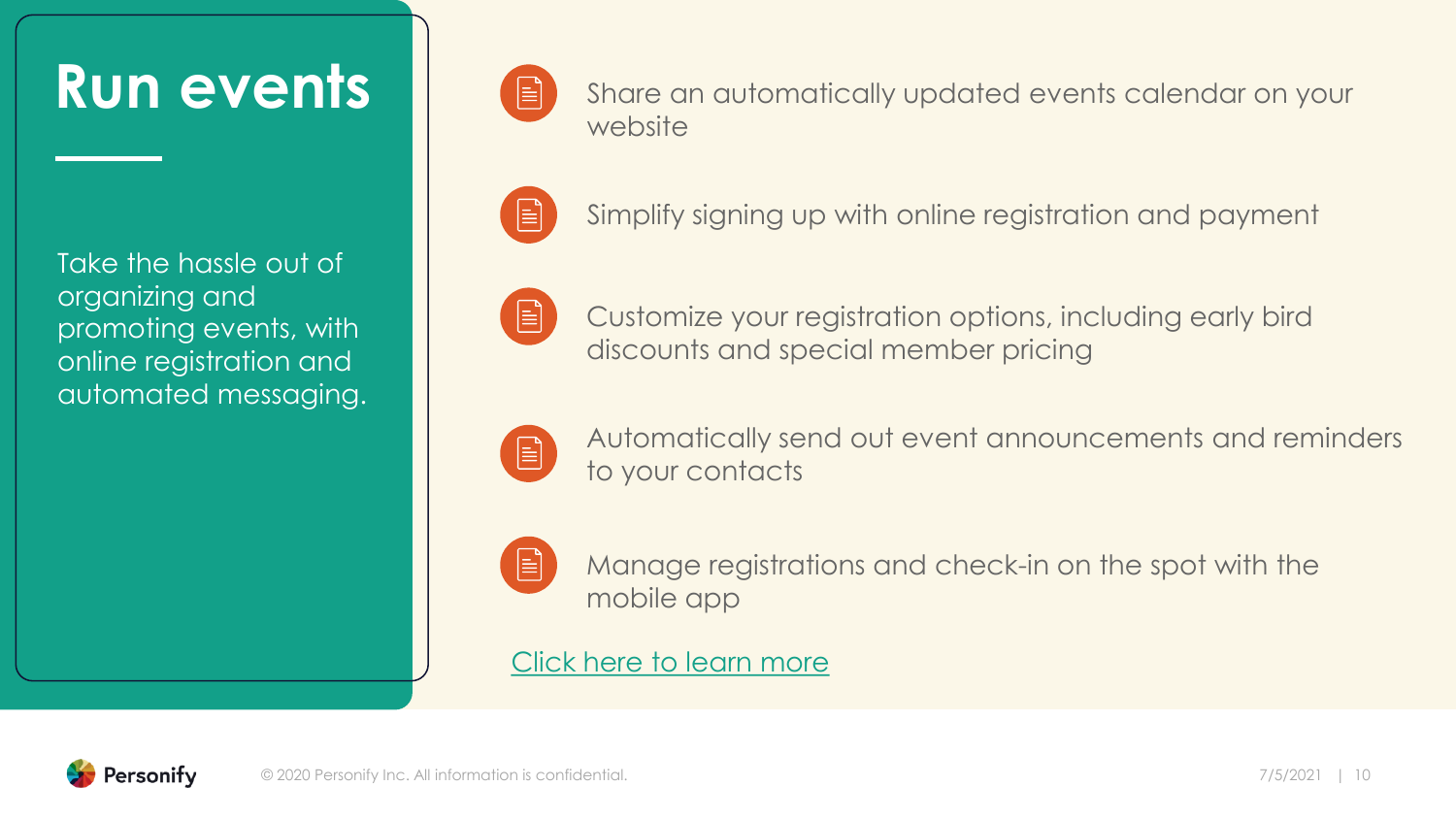### **Send email campaigns**

Keep your network engaged with professional email campaigns.



Send unlimited emails and newsletters



Customize professionally-designed email templates – or create your own



Track metrics such as email opens and clicks to fine-tune your communications



Automate email receipts and confirmations for membership renewals, donations and more

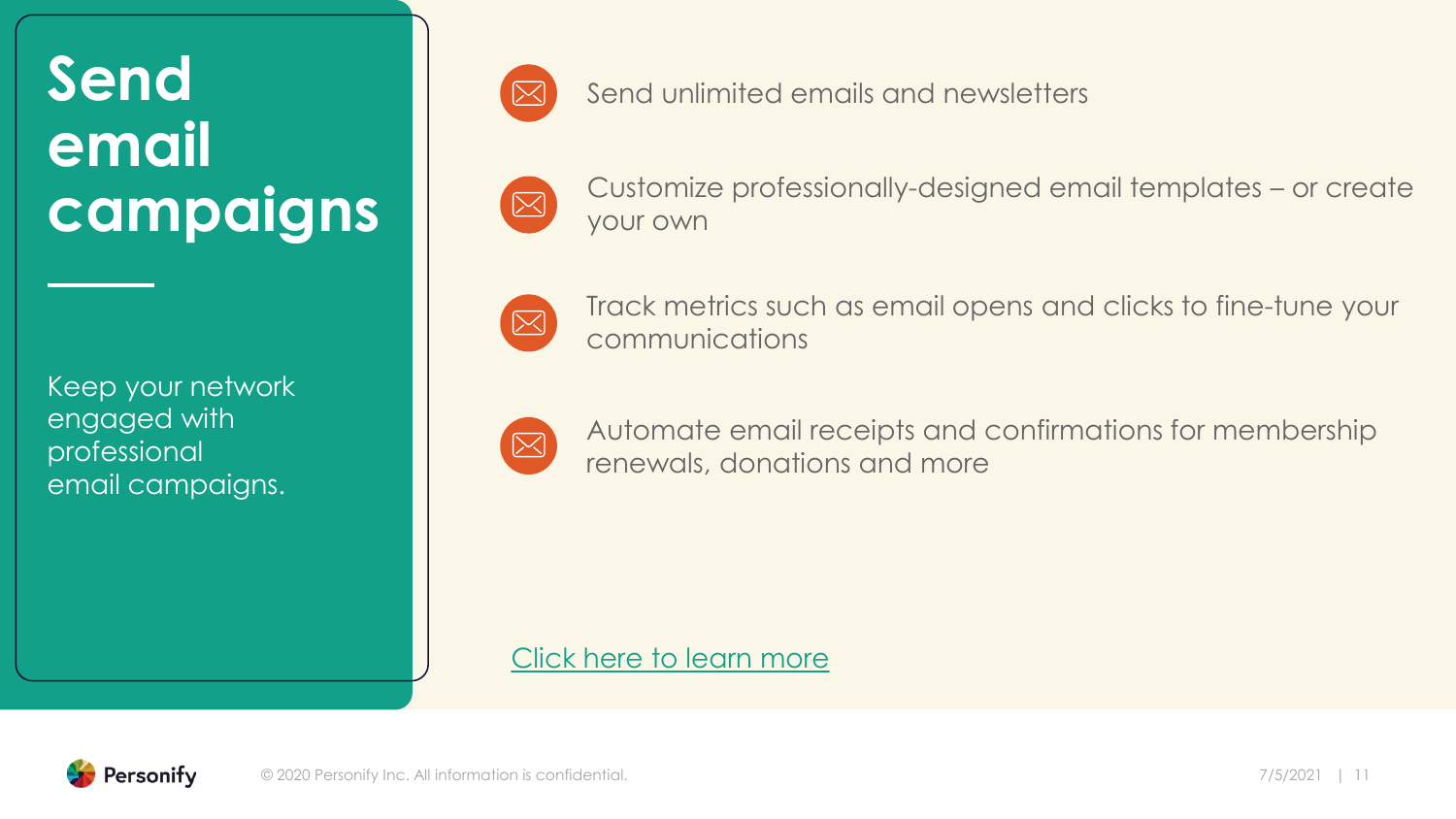### **Sell products in an online store**

Generate extra revenue by selling products directly from your website, without the complexity of an ecommerce platform.



Add unlimited products to your online catalog



Set prices, including member-only discounts



Customize automated store email notifications and receipts



View, process, or cancel existing orders



Set up taxes and delivery options

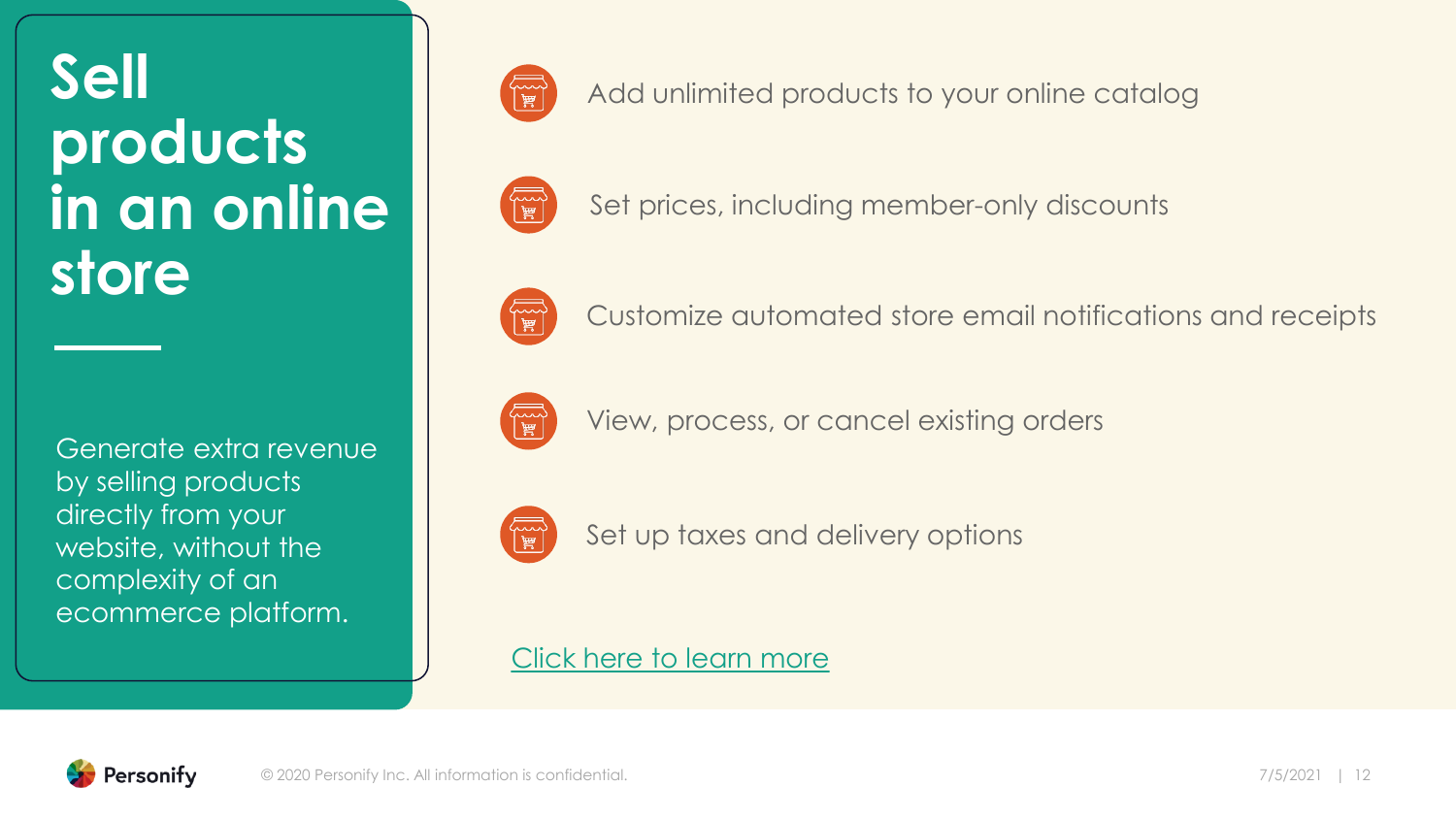### **Accept online payments**

Securely collect and track all your payments and invoices in realtime.

| <b>Contract Contract Contract Contract Contract Contract Contract Contract Contract Contract Contract Contract C</b> |
|----------------------------------------------------------------------------------------------------------------------|
| <b>Service Service</b>                                                                                               |

Accept online payments for applications, registrations and donations



Receive payments securely and without waiting to cash checks



Automatically charge recurring membership renewal payments



Generate instant financial reports

We recommend using our built-in payment processor, Wild Apricot payments, but we also support integrations with several other popular third-party payment processors.

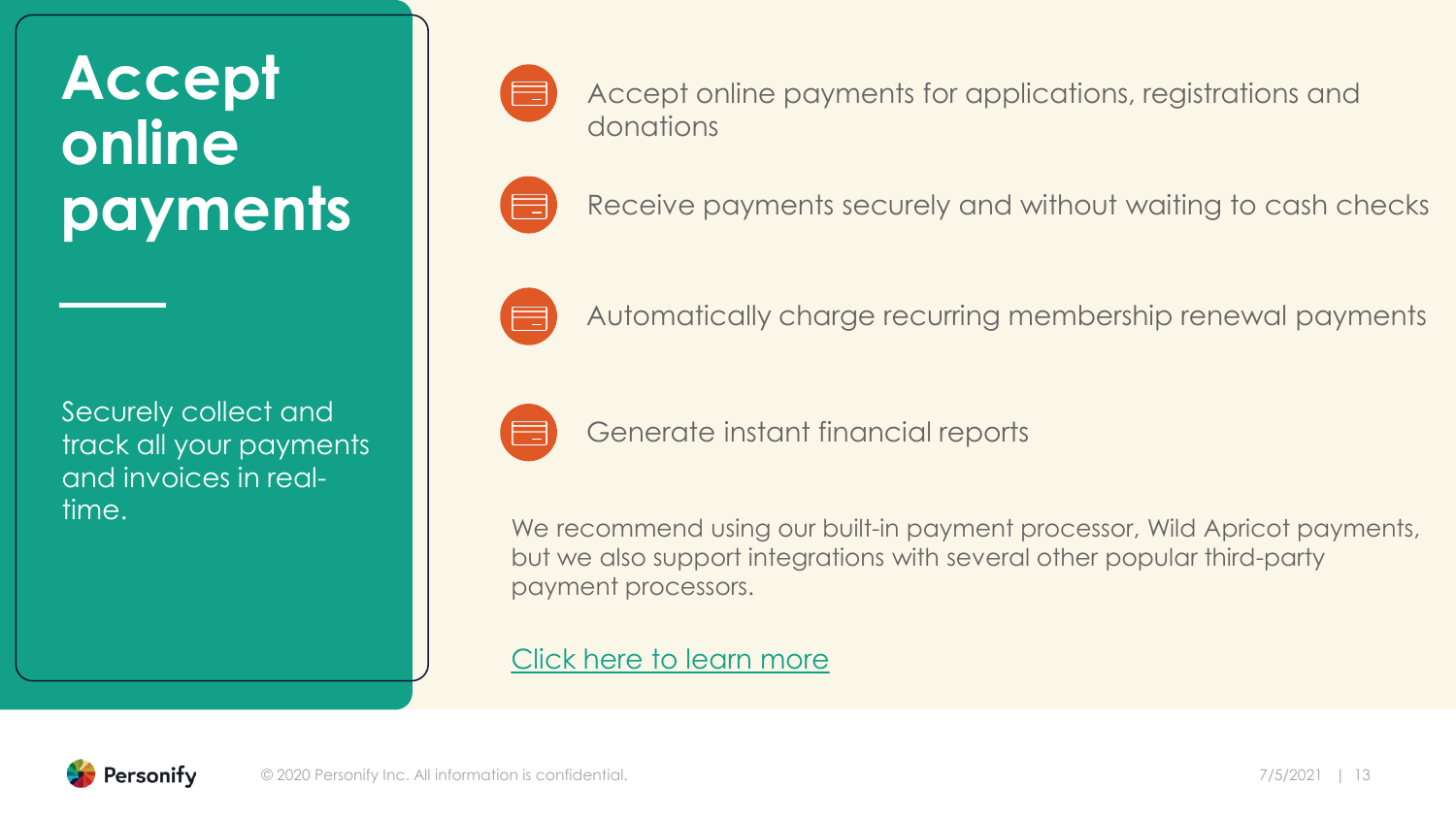### **Wild Apricot payments**

If your organization is **based in the USA or Canada**, you can use Wild Apricot Payments, our built-in payment processor, for added features and easy support.

With Wild Apricot Payments:



Our in-house Support team will handle your payment queries



You'll have access to exclusive features like one-click checkout and recurring donations



No setup fees



No payment system servicing fee\*

\* If you're based in the USA or Canada and choose to use a payment system other than Wild Apricot Payments, you may be subject to [an additional fee](https://www.wildapricot.com/payment-system-servicing-fee-2019?utm_source=board-pres&utm_medium=in-text&utm_campaign=slide-14).

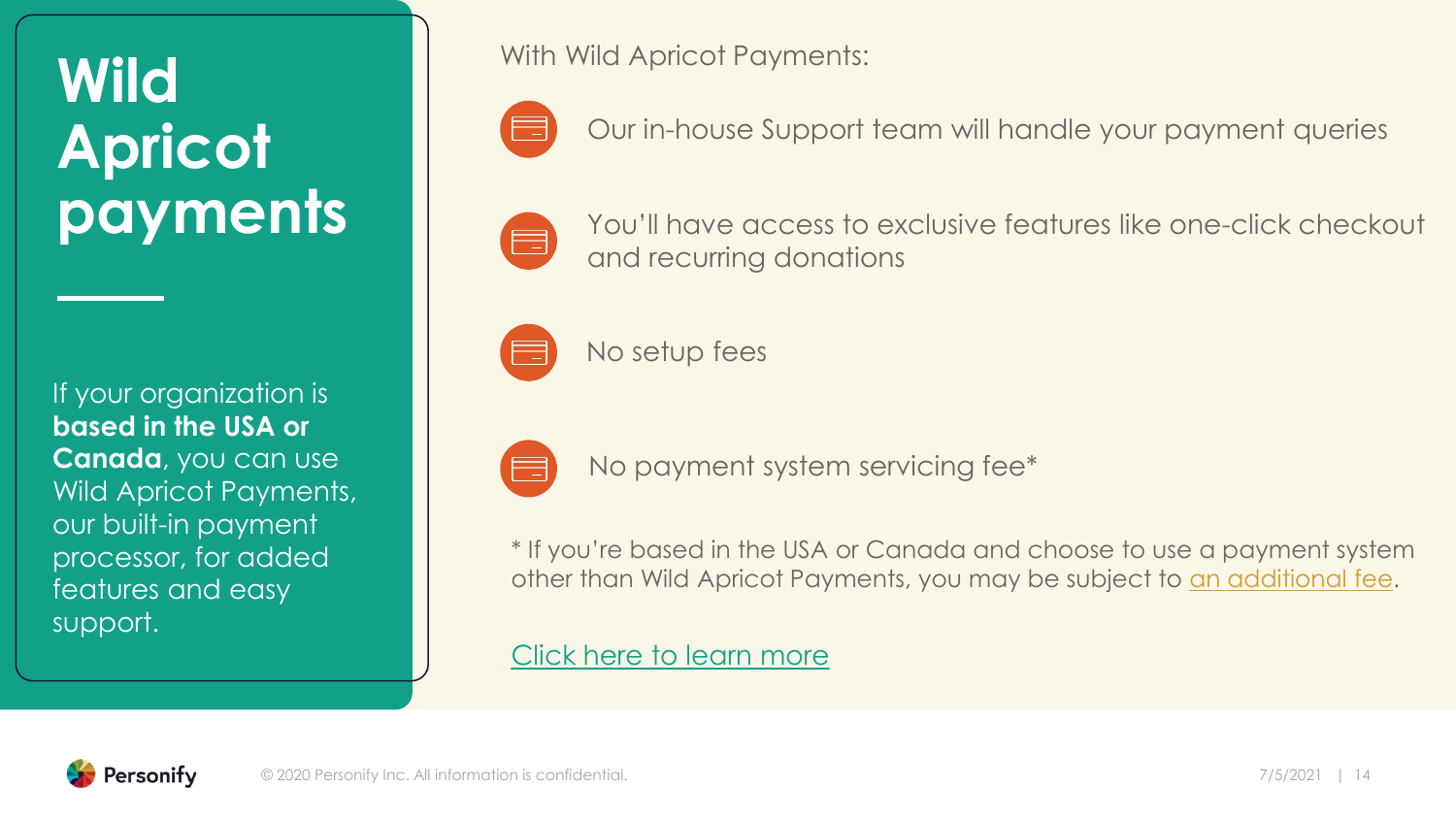### **Manage your membership on mobile**

Never miss an opportunity to engage your members by using the Wild Apricot



Make it easy for members to stay connected with the **App for Members**

- o Search member directory and view profiles
- Browse and register for events
- o View event tickets



Keep up with admin tasks when you're on the go with the **App for Admins**

- o Check in event attendees and view registrations
- o View invoices and take payments
- o Search and update member details

mobile apps. The state of the state of the state of the mobile apps.

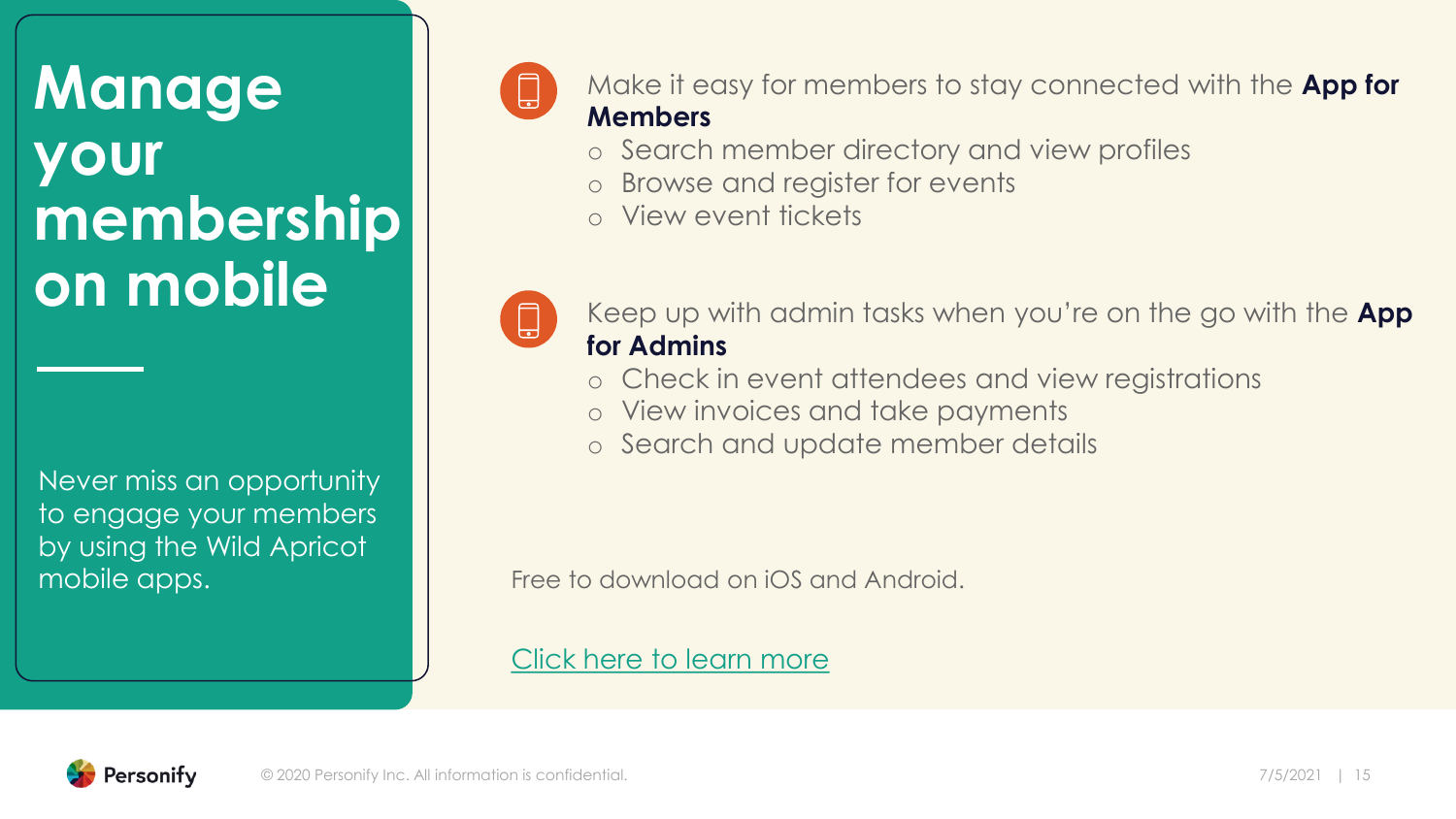### **Additional features**

Grow your organization using a wide range of features.



Engage your members with polls and surveys



View, download and print membership cards



Connect with over 370 other apps and services using Integromat



Export financial data to QuickBooks

And much more.

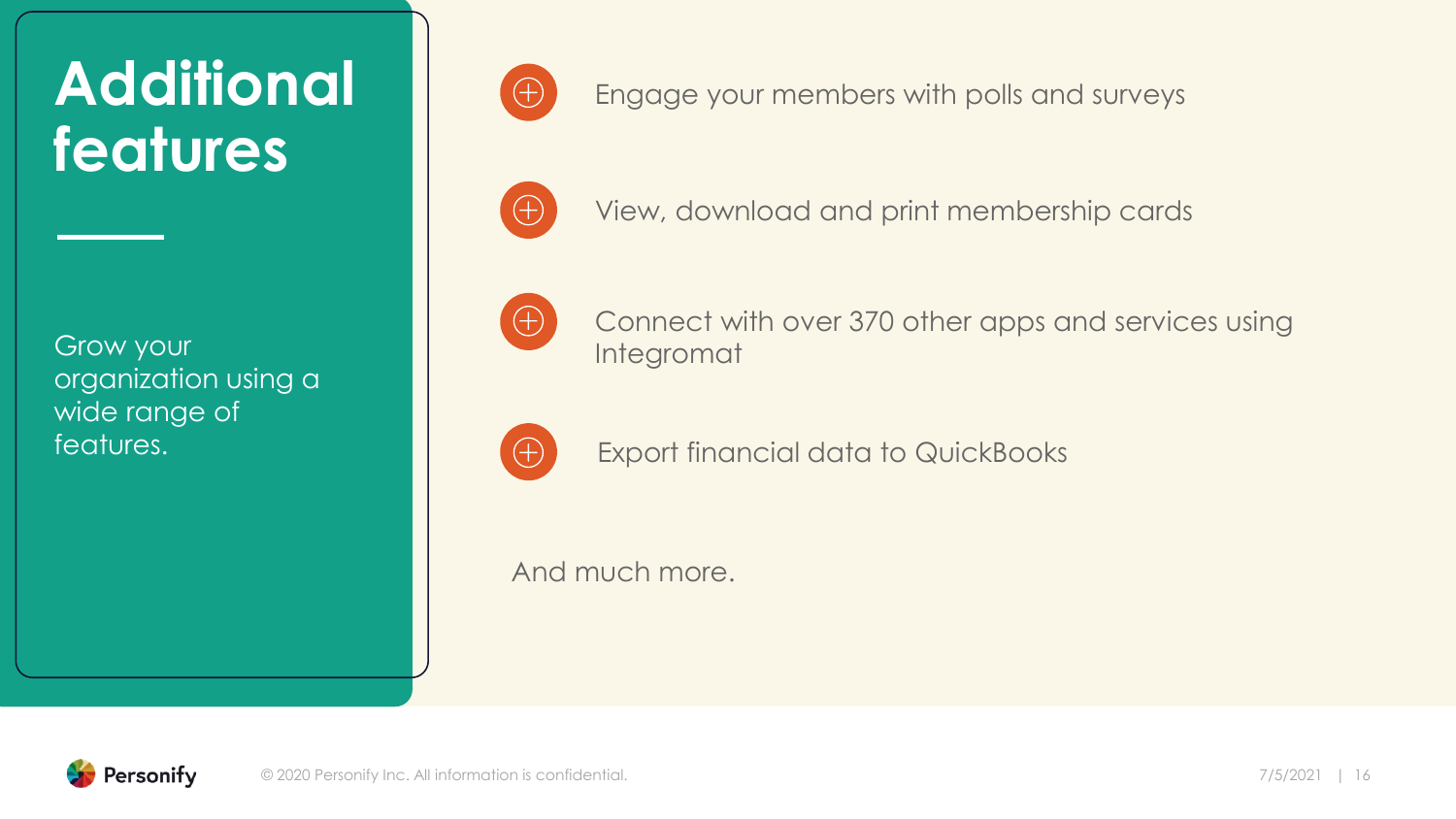# **Help and support**

With Wild Apricot you get access to unlimited free technical support.



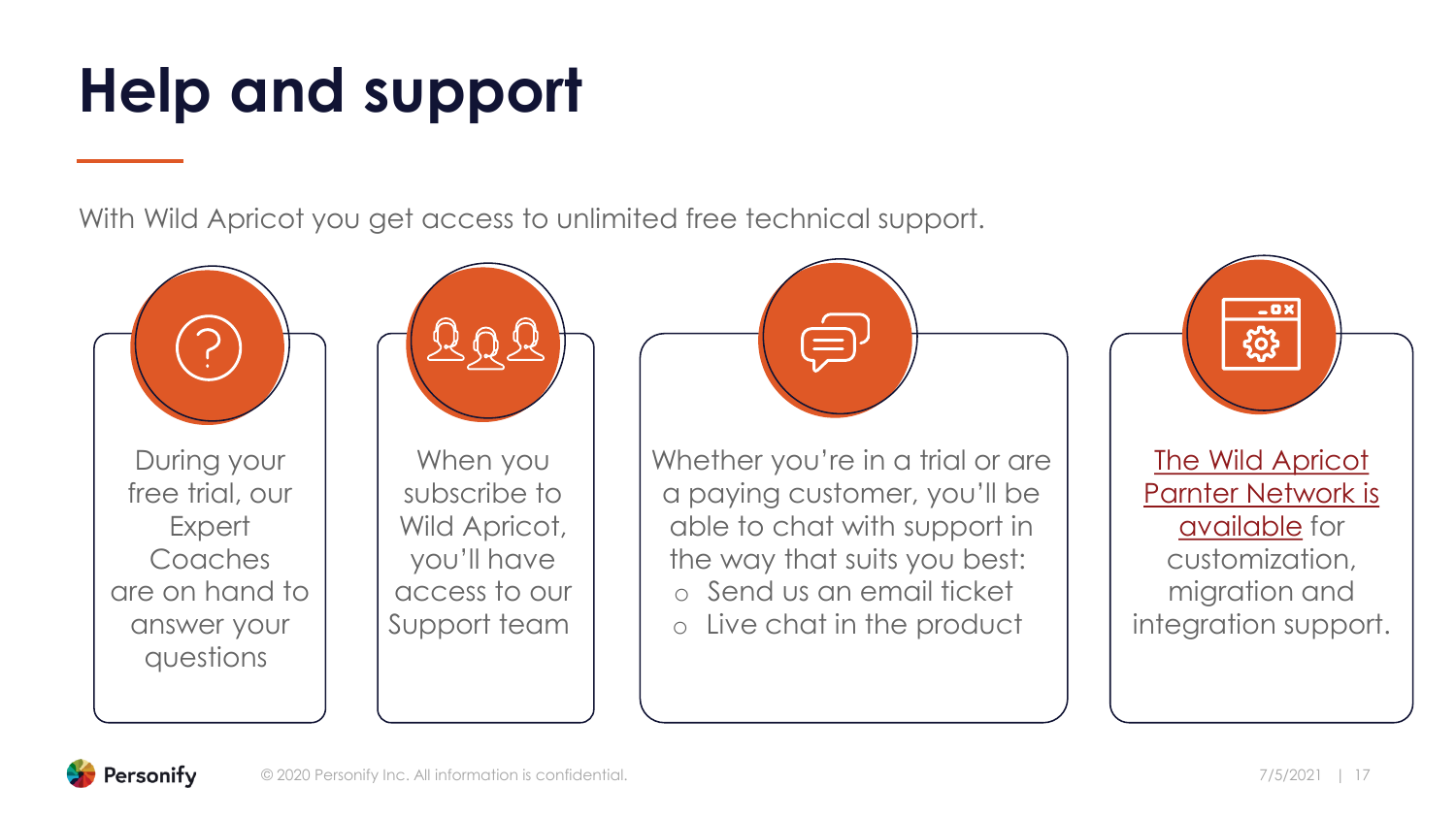# **Free resources to help you learn and grow**

We provide more than just software to help you achieve your mission. You'll have access to essential resources to connect with your peers and grow your organization:

| Academy                               | Facebook group             | Live webinars                     |
|---------------------------------------|----------------------------|-----------------------------------|
| Check out the Academy for Expert blog | Join the Facebook group to | Follow detailed how-to guides for |
| posts and articles on best practices  | connect with your peers    | every feature on the Help Site    |

| Boot camp                           | Live webinars                  | Email newsletter                    |
|-------------------------------------|--------------------------------|-------------------------------------|
| Watch the Boot Camp video series to | Join our regular live webinars | Sign up for our email newsletter to |
| see how to complete common tasks    | with industry leaders          | learn what's new in Wild Apricot    |

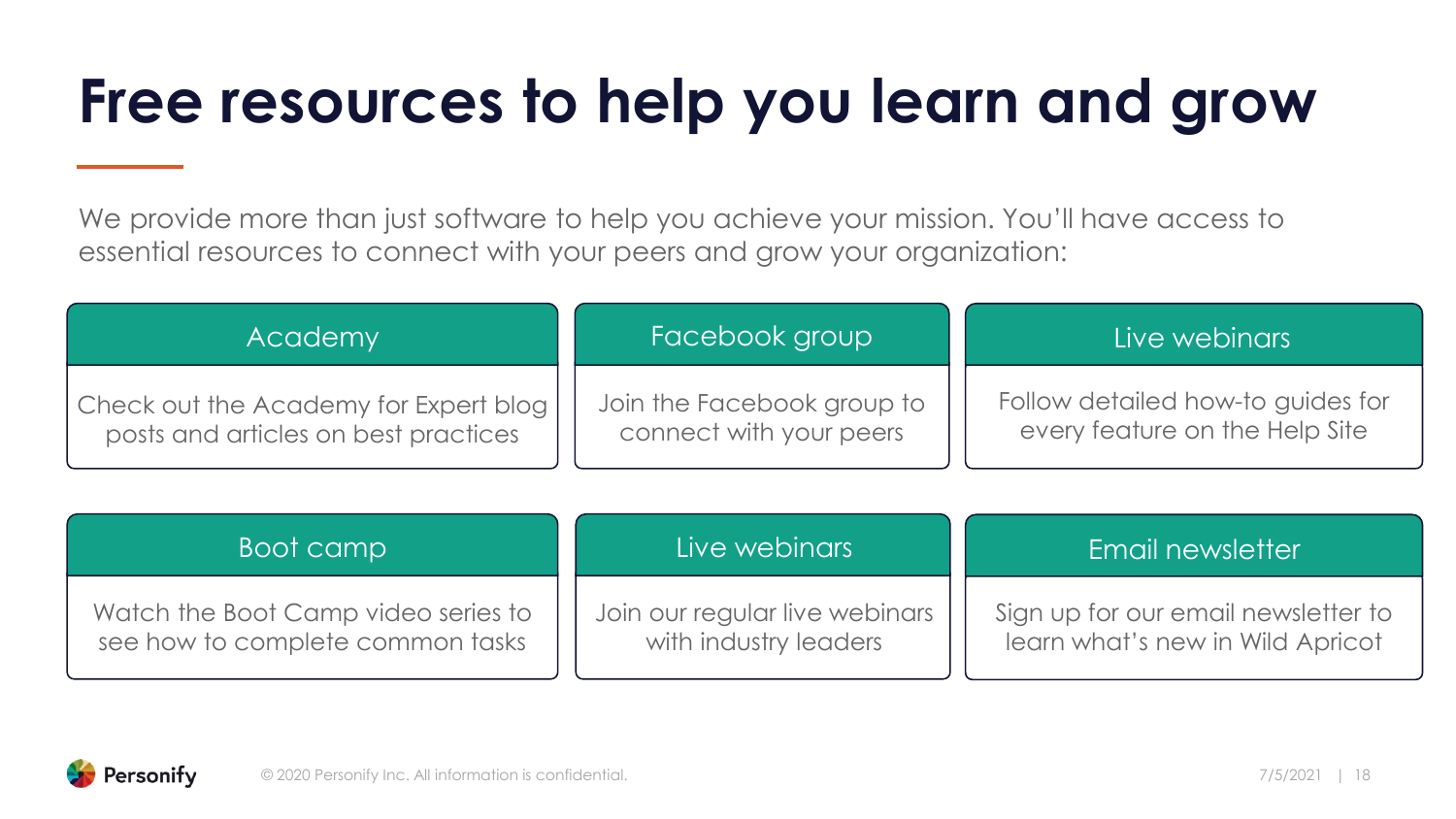# **Security and reliability**

- Wild Apricot has been around since 2006  $\left( \begin{array}{c} \end{array} \right)$
- 24/7 system monitoring  $\bigcirc$
- Average uptime of over 99.9%  $\bigodot$
- Compliant with PCI DSS, and following industry best-practice security methodologies  $\bigcirc$
- Committed to ongoing development  $\bigodot$ 
	- $o$  In 2019:
		- o Released more than 20 new features and updates
		- o Resolved over 280 votes on the Wishlist Forum
		- o Fixed over 94 bugs
		- o 80,000+ hours of development work

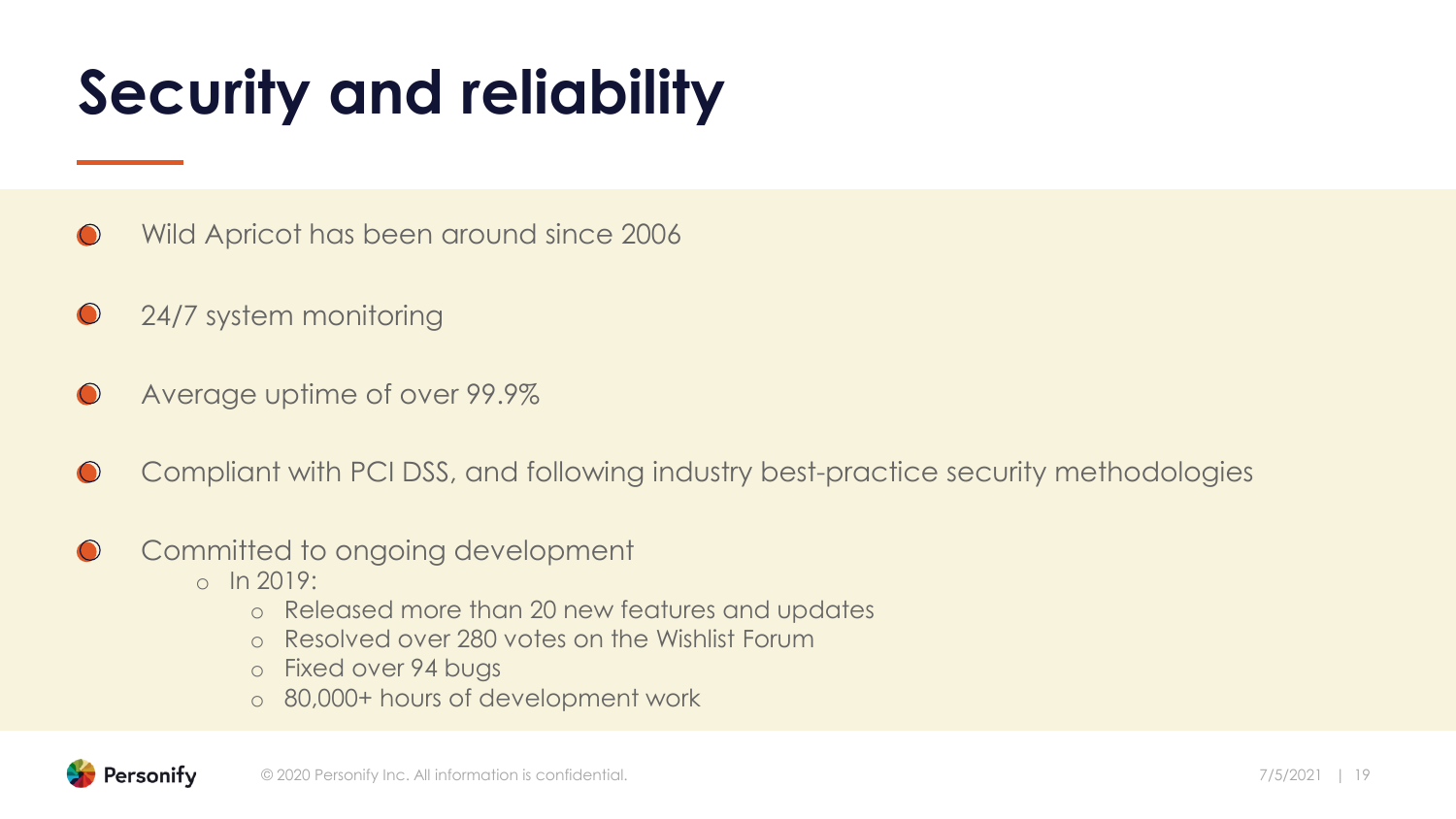### **How much does it cost?**

| Plan           | <b>Pricing</b>       | <b>Max. Contacts</b> |                                                             |
|----------------|----------------------|----------------------|-------------------------------------------------------------|
| Personal       | \$48/m <sub>o</sub>  | 100                  | Note: All prices in USD<br>$\circ$                          |
| Group          | \$60/m <sub>o</sub>  | 250                  | Other payment systems are<br>$\circ$<br>available for a fee |
| Community      | \$110/mol            | 500                  | Some exclusions apply. Learn<br>$\circ$                     |
| Professional   | \$190/m <sub>o</sub> | 2,000                | more here                                                   |
| <b>Network</b> | \$350/m <sub>o</sub> | 5,000                |                                                             |
| Enterprise     | \$420/m <sub>o</sub> | 15,000               |                                                             |
| Global         | \$720/m <sub>o</sub> | 50,000               |                                                             |
| Free           | Free                 | 50                   |                                                             |

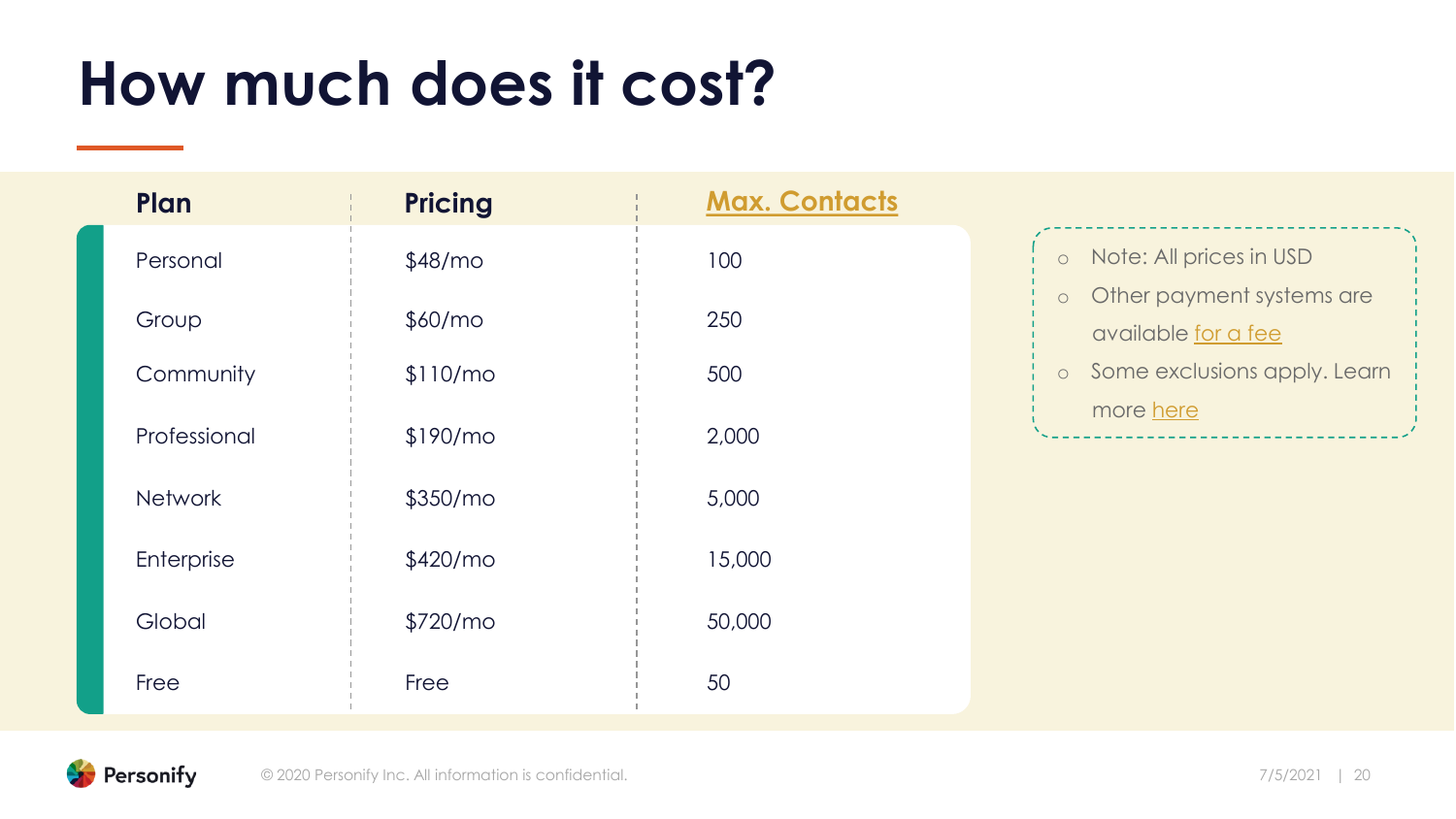### **How much does it cost?**

Every subscription plan includes full functionality:  $\bigcirc$ 

- o Unlimited administrators
- o Free support
- o Unlimited emails
- o Education resources
- Save 10% if you pre-pay 1 year, or 15% if you pre-pay 2 years
- Multi-chapter discounts are available [contact us](https://www.wildapricot.com/contact-us?utm_source=board-pres&utm_medium=in-text&utm_campaign=slide-19) to learn more  $\bigodot$
- $\bigcirc$ If you're based in the USA or Canada and choose to use a payment system other than Wild Apricot Payments, you may be subject to an additional servicing fee. Click here [to find out more.](https://www.wildapricot.com/payment-system-servicing-fee-2019)

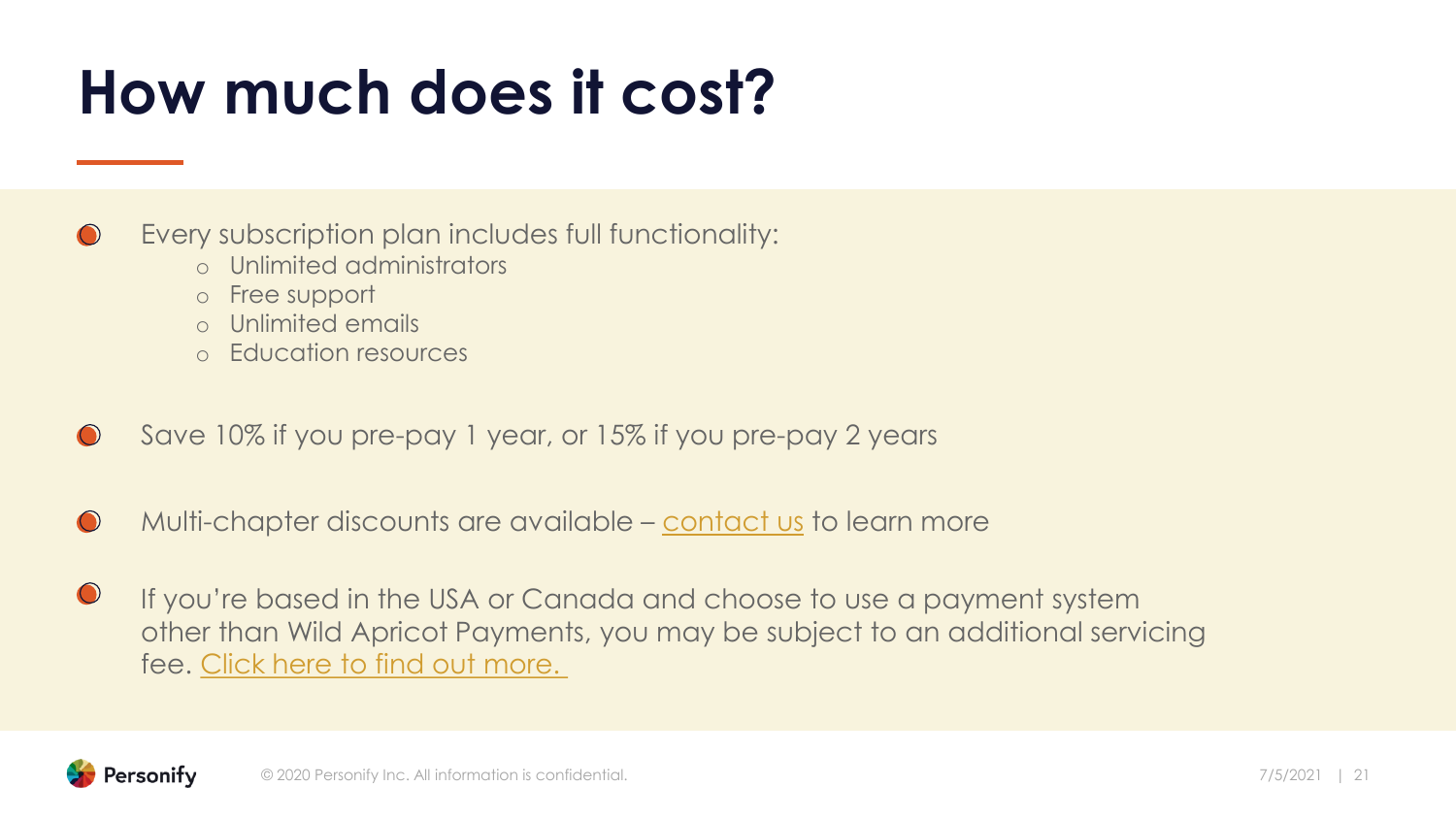# **What customers think about Wild Apricot**

- o Over 25,000 nonprofits, clubs and associations use Wild Apricot
- o More than 6,000 of our customers have been with us for over 5 years



**Average Ratings** (492 Reviews)  $\frac{1}{2}$   $\frac{1}{2}$   $\frac{1}{2}$   $\frac{1}{2}$   $\frac{1}{2}$   $\frac{1}{2}$   $\frac{1}{2}$   $\frac{1}{2}$   $\frac{1}{2}$   $\frac{1}{2}$   $\frac{1}{2}$   $\frac{1}{2}$   $\frac{1}{2}$   $\frac{1}{2}$   $\frac{1}{2}$   $\frac{1}{2}$   $\frac{1}{2}$   $\frac{1}{2}$   $\frac{1}{2}$   $\frac{1}{2}$   $\frac{1}{2}$   $\frac{1}{2}$ 

| Overall     | 22222 4.5                                                                 |
|-------------|---------------------------------------------------------------------------|
| Ease of Use | $\frac{1}{2}$ $\frac{1}{2}$ $\frac{1}{2}$ $\frac{1}{2}$ $\frac{1}{2}$ 4.3 |
|             | Customer Support AAAA 2 4.5                                               |



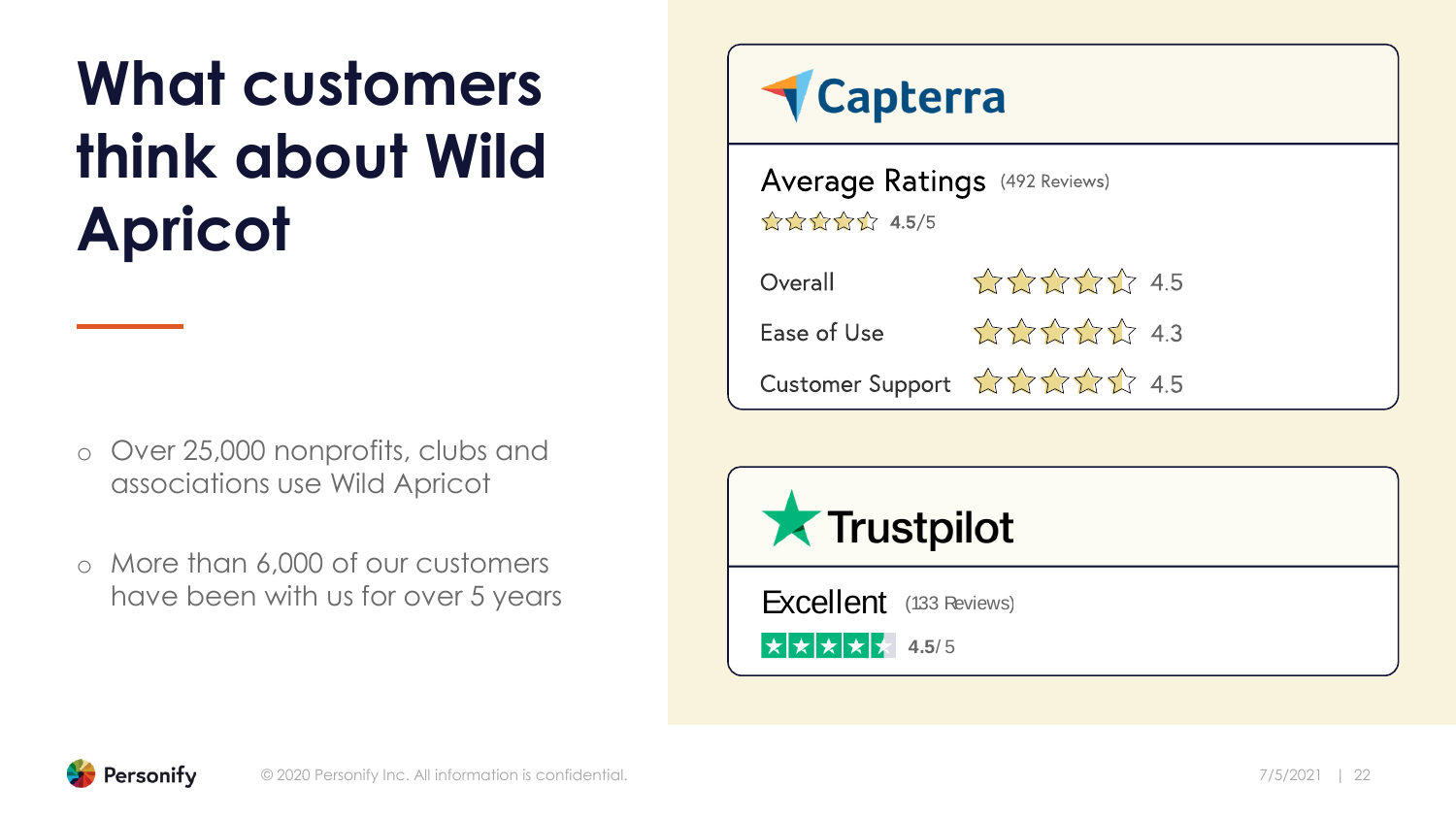# **Here's what you can create with Wild Apricot**

Ready for some real-life examples? These websites were all created by organizations using Wild Apricot:



ACA offers a student e-membership that includes electronic rather than print copie<br>Both types of student membership are limited to a maximum 3-year term.